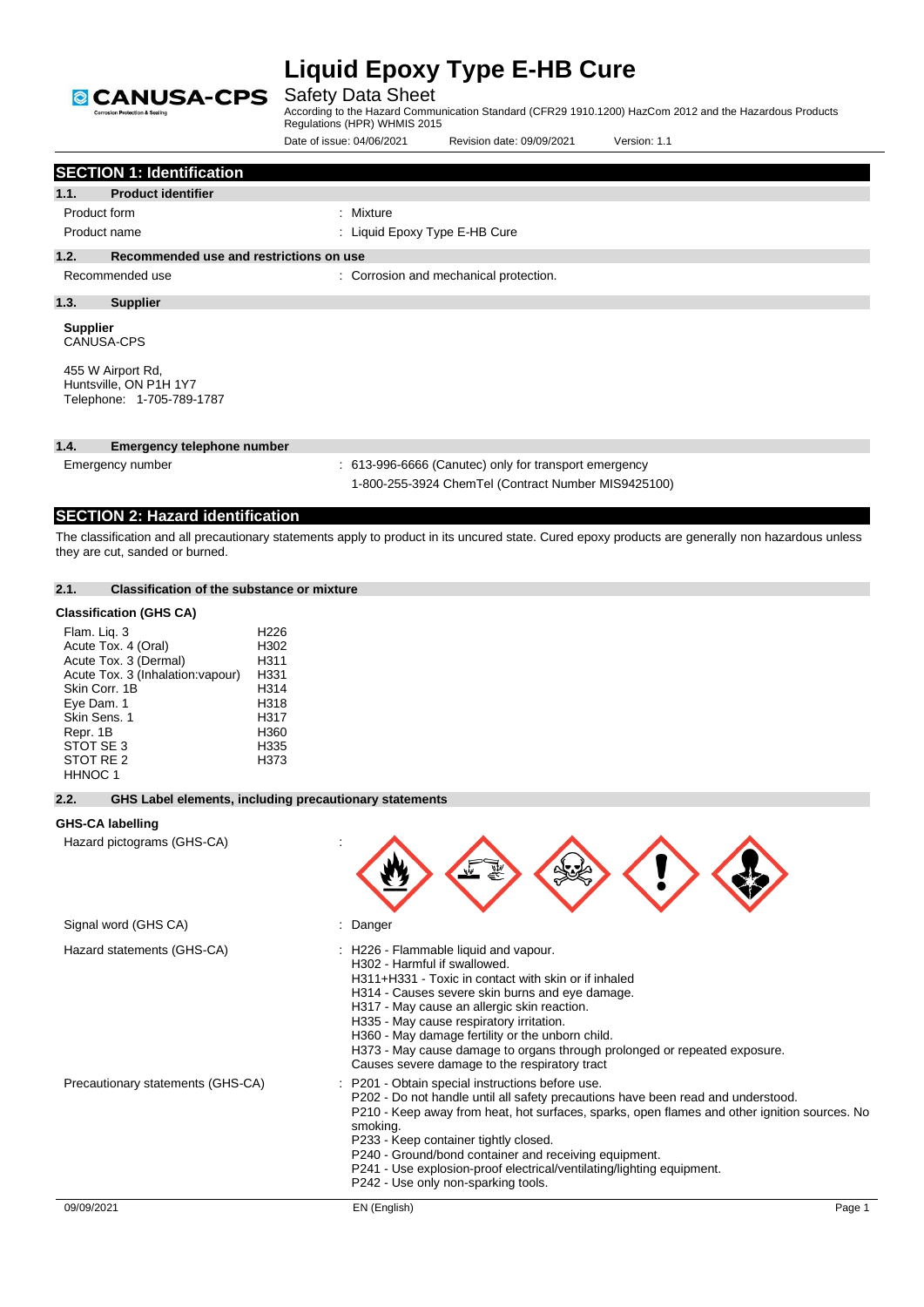Safety Data Sheet

According to the Hazard Communication Standard (CFR29 1910.1200) HazCom 2012 and the Hazardous Products Regulations (HPR) WHMIS 2015

### **2.3. Other hazards**

No additional information available

## **2.4. Unknown acute toxicity (GHS CA)**

1% of the mixture consists of ingredient(s) of unknown acute toxicity (Oral)

13% of the mixture consists of ingredient(s) of unknown acute toxicity (Dermal)

93% of the mixture consists of ingredient(s) of unknown acute toxicity (Inhalation (Vapours))

## **SECTION 3: Composition/information on ingredients**

### **3.1. Substances**

Not applicable

### **3.2. Mixtures**

| <b>Name</b>                                                | <b>Product identifier</b> | $\%$      |
|------------------------------------------------------------|---------------------------|-----------|
| 1-Piperazineethanamine                                     | (CAS-No.) 140-31-8        | $30 - 60$ |
| <b>Bisphenol A</b>                                         | (CAS-No.) 80-05-7         | $15 - 40$ |
| Phenol, 4-nonyl-, branched                                 | (CAS-No.) 84852-15-3      | $10 - 30$ |
| Benzyldimethylamine                                        | (CAS-No.) 103-83-3        | $5 - 10$  |
| Benzyl alcohol                                             | (CAS-No.) 100-51-6        | $3 - 7$   |
| Amines, polyethylenepoly-                                  | (CAS-No.) 68131-73-7      | $3 - 7$   |
| N-[3-(Trimethoxysilyl)propyl]-1,2-ethanediamine            | (CAS-No.) 1760-24-3       | $3 - 7$   |
| 3,6,9,12-Tetrazaatetradecane-1,14-diamine                  | (CAS-No.) 4067-16-7       | $1 - 5$   |
| Tetraethylenepentamine                                     | (CAS-No.) 112-57-2        | $1 - 5$   |
| Ethanol, 2-[(2-aminoethyl)amino]-                          | (CAS-No.) 111-41-1        | $0.1 - 1$ |
| Diethylenetriamine                                         | (CAS-No.) 111-40-0        | $0.1 - 1$ |
| Phenol, dinonyl-                                           | (CAS-No.) 1323-65-5       | $0.1 - 1$ |
| Triethylenetetramine                                       | (CAS-No.) 112-24-3        | $0.1 - 1$ |
| Propylene glycol diamine, 2-amino-, diether with Propylene | (CAS-No.) 9046-10-0       | $0.1 - 1$ |

**\*Chemical name, CAS number and/or exact concentration have been withheld as a trade secret**

## **SECTION 4: First-aid measures**

| 4.1.<br>Description of first aid measures                       |                                                                                                                                                                                                                                                                   |  |
|-----------------------------------------------------------------|-------------------------------------------------------------------------------------------------------------------------------------------------------------------------------------------------------------------------------------------------------------------|--|
| First-aid measures after inhalation                             | : If inhaled: Remove person to fresh air and keep comfortable for breathing. Immediately call a<br>POISON CENTER/doctor.                                                                                                                                          |  |
| First-aid measures after skin contact                           | : If on skin (or hair): Take off immediately all contaminated clothing. Rinse skin with<br>water/shower. Wash contaminated clothing before reuse. Immediately call a POISON CENTER<br>or doctor. If skin irritation or rash occurs: Get medical advice/attention. |  |
| First-aid measures after eye contact                            | : IF IN EYES: Rinse cautiously with water for several minutes. Remove contact lenses, if present<br>and easy to do. Continue rinsing. Immediately call a POISON CENTER or doctor.                                                                                 |  |
| First-aid measures after ingestion                              | : IF SWALLOWED: rinse mouth. Do NOT induce vomiting. Never give anything by mouth to an<br>unconscious person. Immediately call a POISON CENTER or doctor.                                                                                                        |  |
| 4.2.<br>Most important symptoms and effects (acute and delayed) |                                                                                                                                                                                                                                                                   |  |
| Symptoms/effects after inhalation                               | : Toxic if inhaled. Causes burns to the respiratory system. Causes severe damage to the<br>respiratory tract.                                                                                                                                                     |  |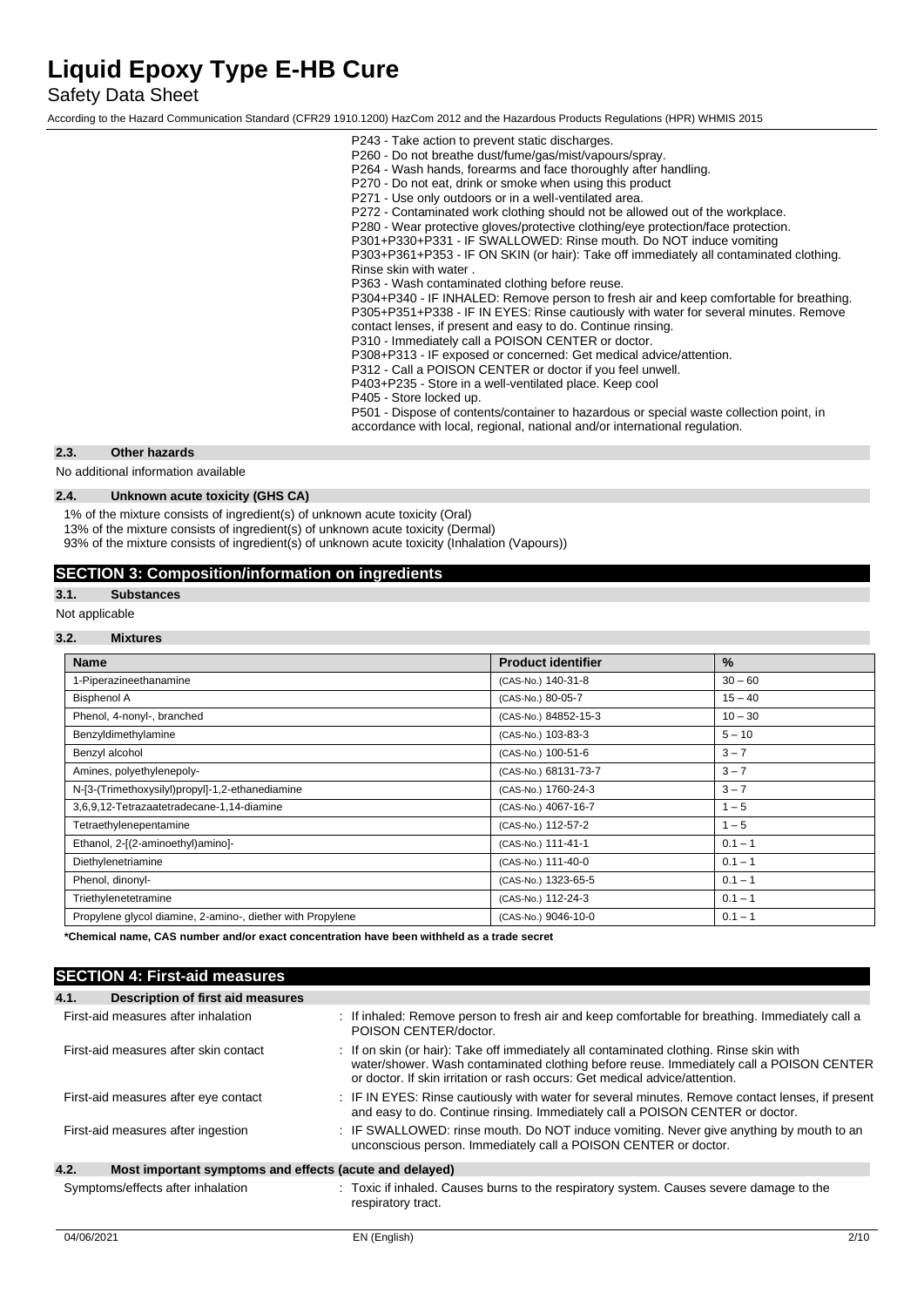Safety Data Sheet

According to the Hazard Communication Standard (CFR29 1910.1200) HazCom 2012 and the Hazardous Products Regulations (HPR) WHMIS 2015

| Symptoms/effects after skin contact                                     | : Toxic in contact with skin. Causes severe skin burns. Symptoms may include redness, edema,<br>drying, defatting and cracking of the skin. May cause an allergic skin reaction.                |  |
|-------------------------------------------------------------------------|-------------------------------------------------------------------------------------------------------------------------------------------------------------------------------------------------|--|
| Symptoms/effects after eye contact                                      | : Causes serious eye damage. Symptoms may include discomfort or pain, excess blinking and<br>tear production, with marked redness and swelling of the conjunctiva. May cause burns.             |  |
| Symptoms/effects after ingestion                                        | : Harmful if swallowed. May cause burns or irritation of the linings of the mouth, throat, and<br>gastrointestinal tract. May cause gastrointestinal irritation, nausea, vomiting and diarrhea. |  |
| Chronic symptoms                                                        | : May cause damage to organs through prolonged or repeated exposure. May cause damage to<br>fertility or the unborn child.                                                                      |  |
| 4.3.<br>Immediate medical attention and special treatment, if necessary |                                                                                                                                                                                                 |  |

Other medical advice or treatment : Symptoms may be delayed. In case of accident or if you feel unwell, seek medical advice immediately (show the label where possible).

|      | <b>SECTION 5: Fire-fighting measures</b>                                            |                                                                                                                                                                                                                                                                                                                                                     |
|------|-------------------------------------------------------------------------------------|-----------------------------------------------------------------------------------------------------------------------------------------------------------------------------------------------------------------------------------------------------------------------------------------------------------------------------------------------------|
| 5.1. | Suitable extinguishing media                                                        |                                                                                                                                                                                                                                                                                                                                                     |
|      | Suitable extinguishing media                                                        | : Carbon dioxide (CO2), dry chemical powder, foam. Water spray. Water fog.                                                                                                                                                                                                                                                                          |
| 5.2. | Unsuitable extinguishing media                                                      |                                                                                                                                                                                                                                                                                                                                                     |
|      | Unsuitable extinguishing media                                                      | : Do not use water jet.                                                                                                                                                                                                                                                                                                                             |
| 5.3. | Specific hazards arising from the hazardous product                                 |                                                                                                                                                                                                                                                                                                                                                     |
|      | Fire hazard                                                                         | : Flammable liquid and vapour. Products of combustion may include, and are not limited to:<br>oxides of carbon. Nitrogen oxides. Carboxylic acids. Aldehydes.                                                                                                                                                                                       |
|      | <b>Explosion hazard</b>                                                             | : May form flammable/explosive vapour-air mixture.                                                                                                                                                                                                                                                                                                  |
| 5.4. | Special protective equipment and precautions for fire-fighters                      |                                                                                                                                                                                                                                                                                                                                                     |
|      | Protection during firefighting                                                      | : Keep upwind of fire. Wear full fire fighting turn-out gear (full Bunker gear) and respiratory<br>protection (SCBA).                                                                                                                                                                                                                               |
|      | <b>SECTION 6: Accidental release measures</b>                                       |                                                                                                                                                                                                                                                                                                                                                     |
| 6.1. |                                                                                     | Personal precautions, protective equipment and emergency procedures                                                                                                                                                                                                                                                                                 |
|      | General measures                                                                    | : Use personal protection recommended in Section 8. Isolate the hazard area and deny entry to<br>unnecessary and unprotected personnel. Use special care to avoid static electric charges.<br>Remove all sources of ignition.                                                                                                                       |
| 6.2. | Methods and materials for containment and cleaning up                               |                                                                                                                                                                                                                                                                                                                                                     |
|      | For containment                                                                     | : Stop leak if safe to do so. Absorb and/or contain spill with inert material (sand, vermiculite or<br>other appropriate material), then place in suitable container. Do not flush into surface water or<br>sewer system. Wear recommended personal protective equipment.                                                                           |
|      | Methods for cleaning up                                                             | : Sweep or shovel spills into appropriate container for disposal. Provide ventilation.                                                                                                                                                                                                                                                              |
| 6.3. | <b>Reference to other sections</b>                                                  |                                                                                                                                                                                                                                                                                                                                                     |
|      | For further information refer to section 8: "Exposure controls/personal protection" |                                                                                                                                                                                                                                                                                                                                                     |
|      | <b>SECTION 7: Handling and storage</b>                                              |                                                                                                                                                                                                                                                                                                                                                     |
| 7.1. | <b>Precautions for safe handling</b>                                                |                                                                                                                                                                                                                                                                                                                                                     |
|      | Precautions for safe handling                                                       | : Obtain special instructions before use. Do not handle until all safety precautions have been<br>read and understood. Do not breathe dust/fume/gas/mist/vapours/spray. Do not get in eyes, on<br>skin, or on clothing. Do not swallow. When using do not eat, drink or smoke. Ensure adequate<br>ventilation. Handle and open container with care. |
|      | Hygiene measures                                                                    | : Take off contaminated clothing and wash it before reuse. Wash hands, forearms and face<br>thoroughly after handling.                                                                                                                                                                                                                              |
|      | Additional hazards when processed                                                   | : Handle empty containers with care because residual vapours are flammable.                                                                                                                                                                                                                                                                         |
| 7.2. | Conditions for safe storage, including any incompatibilities                        |                                                                                                                                                                                                                                                                                                                                                     |
|      | <b>Technical measures</b>                                                           | : Proper grounding procedures to avoid static electricity should be followed.                                                                                                                                                                                                                                                                       |
|      | Storage conditions                                                                  | : Keep out of the reach of children. Store locked up. Keep away from food, drink and animal<br>feedingstuffs. Keep in fireproof place. Keep away from ignition sources. Keep away from<br>clothing and other combustible materials. Store tightly closed in a dry, cool and well-ventilated<br>place.                                               |

| <b>SECTION 8: Exposure controls/personal protection</b> |              |      |
|---------------------------------------------------------|--------------|------|
| 8.1.<br><b>Control parameters</b>                       |              |      |
| Diethylenetriamine (111-40-0)                           |              |      |
| USA - ACGIH - Occupational Exposure Limits              |              |      |
| ACGIH OEL TWA [ppm]                                     | ppm          |      |
| 04/06/2021                                              | EN (English) | 3/10 |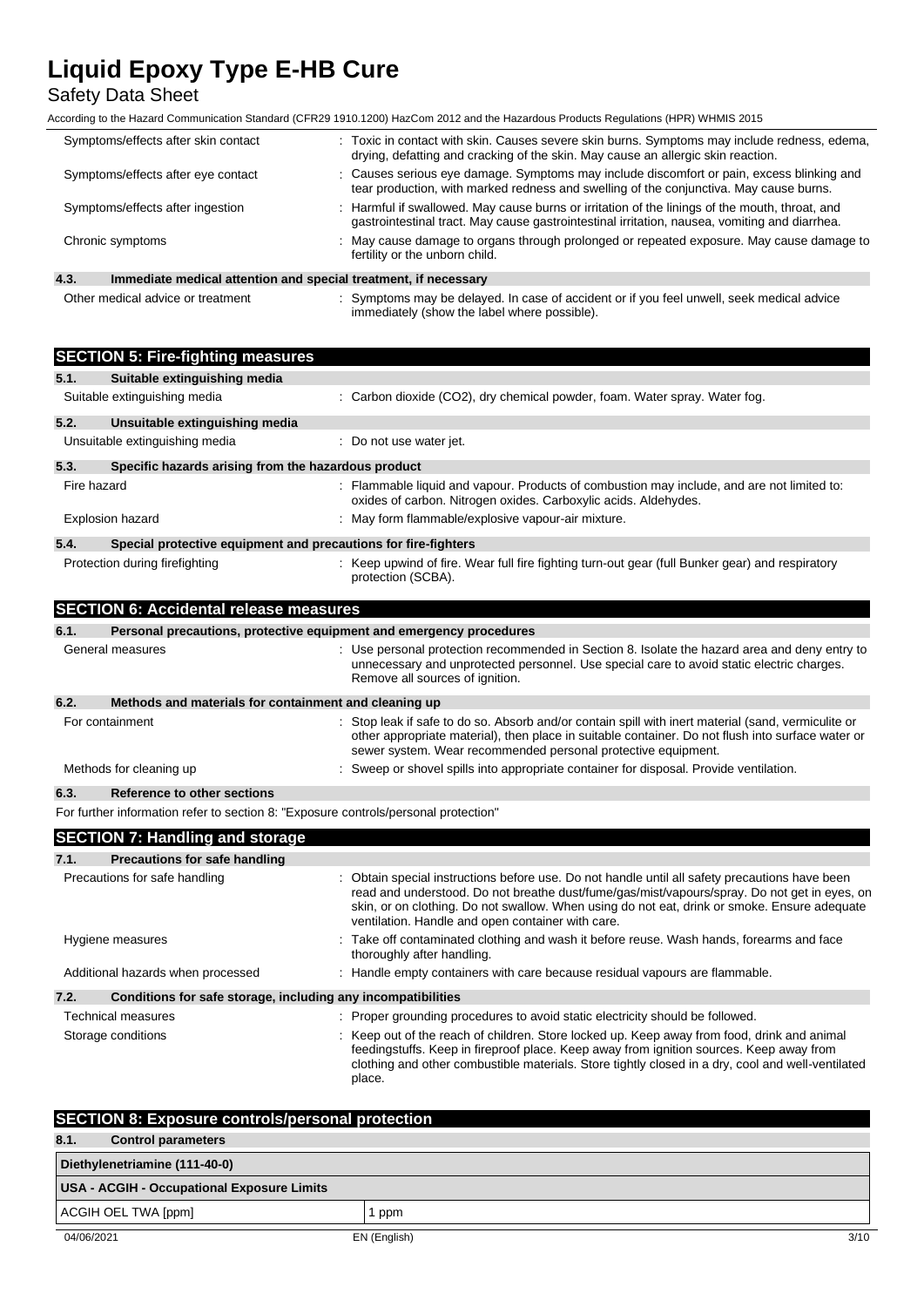## Safety Data Sheet

According to the Hazard Communication Standard (CFR29 1910.1200) HazCom 2012 and the Hazardous Products Regulations (HPR) WHMIS 2015

| Diethylenetriamine (111-40-0) |                                  |                                                                                      |
|-------------------------------|----------------------------------|--------------------------------------------------------------------------------------|
| ACGIH chemical category       |                                  | Skin - potential significant contribution to overall exposure by the cutaneous route |
| 8.2.                          | Appropriate engineering controls |                                                                                      |

| Appropriate engineering controls | Ensure good ventilation of the work station. Provide readily accessible eye wash stations and |
|----------------------------------|-----------------------------------------------------------------------------------------------|
|                                  | safety showers.                                                                               |
| Environmental exposure controls  | Avoid release to the environment.                                                             |

### **8.3. Individual protection measures/Personal protective equipment**

#### **Hand protection:**

Wear suitable gloves resistant to chemical penetration

### **Eye protection:**

Wear eye/face protection

#### **Skin and body protection:**

Wear suitable protective clothing. Neoprene rubber or butyl rubber suit

#### **Respiratory protection:**

In case of insufficient ventilation, wear suitable respiratory equipment. Respirator selection must be based on known or anticipated exposure levels, the hazards of the product and the safe working limits of the selected respirator.

### **Other information:**

Handle in accordance with good industrial hygiene and safety procedures. Do not eat, drink or smoke when using this product.

## **SECTION 9: Physical and chemical properties**

| ---------<br>9.1.<br>Information on basic physical and chemical properties |                                |
|----------------------------------------------------------------------------|--------------------------------|
| Physical state                                                             | : Liquid                       |
| Appearance                                                                 | : Moderately viscous           |
| Colour                                                                     | : Green/Blue                   |
| Odour                                                                      | Ammoniacal                     |
| Odour threshold                                                            | Not applicable                 |
| pH                                                                         | alkaline                       |
| Relative evaporation rate (butylacetate=1)                                 | Not applicable                 |
| Relative evaporation rate (ether=1)                                        | Not applicable                 |
| Melting point                                                              | : Not applicable               |
| Freezing point                                                             | Not applicable                 |
| Boiling point                                                              | Not applicable                 |
| Flash point                                                                | Not applicable                 |
| Auto-ignition temperature                                                  | Not applicable                 |
| Decomposition temperature                                                  | Not applicable                 |
| Flammability (solid, gas)                                                  | : Flammable liquid and vapour. |
| Vapour pressure                                                            | : Not applicable               |
| Vapour pressure at 50 °C                                                   | : Not applicable               |
| Relative density                                                           | : 1.07                         |
| Solubility                                                                 | Slightly soluble               |
| Partition coefficient n-octanol/water                                      | : Not applicable               |
| Viscosity, kinematic                                                       | $: > 2200$ cP                  |
| Viscosity, dynamic                                                         | 800 - 1200 cP                  |
| <b>Explosive limits</b>                                                    | : Not applicable               |
| 9.2.<br><b>Other information</b>                                           |                                |

No additional information available

| <b>SECTION 10: Stability and reactivity</b> |                                                                                    |      |
|---------------------------------------------|------------------------------------------------------------------------------------|------|
| 10.1.<br><b>Reactivity</b>                  |                                                                                    |      |
| Reactivity                                  | : No dangerous reactions known under normal conditions of use.                     |      |
| Chemical stability                          | : Stable under normal conditions. May form flammable/explosive vapour-air mixture. |      |
| Possibility of hazardous reactions          | : No dangerous reactions known under normal conditions of use.                     |      |
| 04/06/2021                                  | EN (English)                                                                       | 4/10 |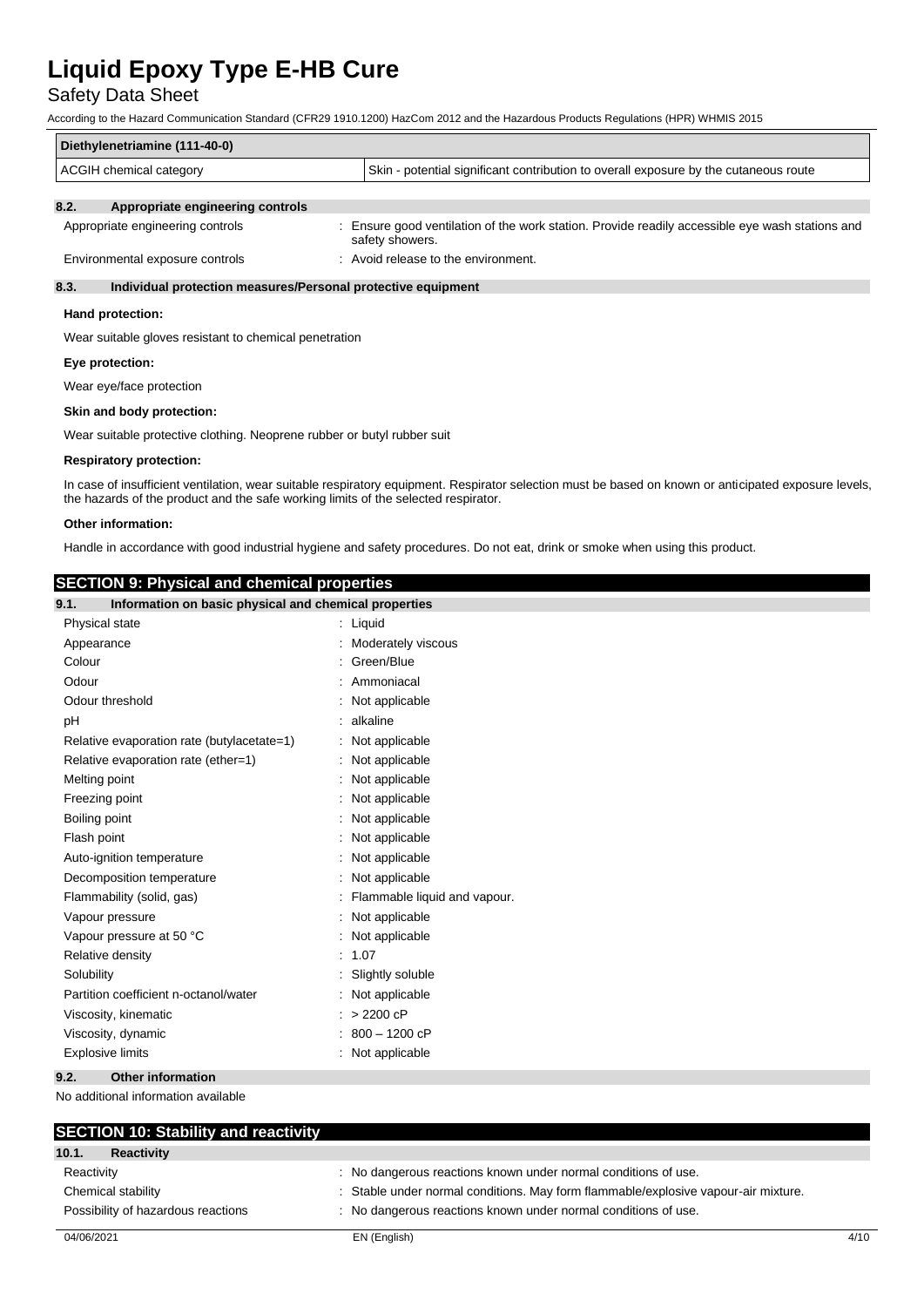## Safety Data Sheet

| Conditions to avoid              | : Heat. Incompatible materials. Sources of ignition. Direct sunlight.                                                                  |
|----------------------------------|----------------------------------------------------------------------------------------------------------------------------------------|
| Incompatible materials           | : Strong oxidizing agents. Strong acids.                                                                                               |
| Hazardous decomposition products | : May include, and are not limited to: oxides of carbon. Nitrogen oxides. Carboxylic acids.<br>Aldehydes. May release flammable gases. |

| <b>SECTION 11: Toxicological information</b>               |                                                                                                                                                                                                                                                                  |
|------------------------------------------------------------|------------------------------------------------------------------------------------------------------------------------------------------------------------------------------------------------------------------------------------------------------------------|
| 11.1.<br>Information on toxicological effects              |                                                                                                                                                                                                                                                                  |
| Acute toxicity (oral)                                      | : Harmful if swallowed.                                                                                                                                                                                                                                          |
| Acute toxicity (dermal)                                    | : Toxic in contact with skin.                                                                                                                                                                                                                                    |
| Acute toxicity (inhalation)                                | : Toxic if inhaled.                                                                                                                                                                                                                                              |
|                                                            |                                                                                                                                                                                                                                                                  |
| ATE CA (oral)                                              | 445.061 mg/kg bodyweight                                                                                                                                                                                                                                         |
| ATE CA (Dermal)                                            | 697.547 mg/kg bodyweight                                                                                                                                                                                                                                         |
| ATE CA (vapours)                                           | 8.8 mg/l/4h                                                                                                                                                                                                                                                      |
| Unknown acute toxicity (GHS CA)                            | 1% of the mixture consists of ingredient(s) of unknown acute toxicity (Oral)<br>13% of the mixture consists of ingredient(s) of unknown acute toxicity (Dermal)<br>93% of the mixture consists of ingredient(s) of unknown acute toxicity (Inhalation (Vapours)) |
| 1-Piperazineethanamine (140-31-8)                          |                                                                                                                                                                                                                                                                  |
| LD50 oral rat                                              | 2140 µl/kg                                                                                                                                                                                                                                                       |
| LD50 dermal rabbit                                         | 866 mg/kg                                                                                                                                                                                                                                                        |
| ATE CA (oral)                                              | 500 mg/kg bodyweight                                                                                                                                                                                                                                             |
| ATE CA (Dermal)                                            | 866 mg/kg bodyweight                                                                                                                                                                                                                                             |
| Ethanol, 2-[(2-aminoethyl)amino]- (111-41-1)               |                                                                                                                                                                                                                                                                  |
| LD50 oral rat                                              | 2000 mg/kg                                                                                                                                                                                                                                                       |
| LD50 dermal rat                                            | > 2000 mg/kg                                                                                                                                                                                                                                                     |
| ATE CA (oral)                                              | 2000 mg/kg bodyweight                                                                                                                                                                                                                                            |
| Diethylenetriamine (111-40-0)                              |                                                                                                                                                                                                                                                                  |
| LD50 oral rat                                              | 1080 mg/kg                                                                                                                                                                                                                                                       |
| LD50 dermal rabbit                                         | 672 mg/kg                                                                                                                                                                                                                                                        |
| LC50 inhalation rat                                        | 70 mg/l/4h                                                                                                                                                                                                                                                       |
| ATE CA (oral)                                              | 1080 mg/kg bodyweight                                                                                                                                                                                                                                            |
| ATE CA (Dermal)                                            | 672 mg/kg bodyweight                                                                                                                                                                                                                                             |
| ATE CA (vapours)                                           | 70 mg/l/4h                                                                                                                                                                                                                                                       |
| ATE CA (dust, mist)                                        | 70 mg/l/4h                                                                                                                                                                                                                                                       |
| Phenol, 4-nonyl-, branched (84852-15-3)                    |                                                                                                                                                                                                                                                                  |
| LD50 oral rat                                              | 1300 mg/kg                                                                                                                                                                                                                                                       |
| LD50 dermal rabbit                                         | 2000 mg/kg                                                                                                                                                                                                                                                       |
| ATE CA (oral)                                              | 1300 mg/kg bodyweight                                                                                                                                                                                                                                            |
| ATE CA (Dermal)                                            | 2000 mg/kg bodyweight                                                                                                                                                                                                                                            |
| Bisphenol A (80-05-7)                                      |                                                                                                                                                                                                                                                                  |
| LD50 oral rat                                              | 3300 mg/kg                                                                                                                                                                                                                                                       |
| LD50 dermal rabbit                                         | 3000 mg/kg                                                                                                                                                                                                                                                       |
| LC50 inhalation rat                                        | > 170 mg/m <sup>3</sup> (Exposure time: 6 h)                                                                                                                                                                                                                     |
| ATE CA (oral)                                              | 3300 mg/kg bodyweight                                                                                                                                                                                                                                            |
| ATE CA (Dermal)                                            | 3000 mg/kg bodyweight                                                                                                                                                                                                                                            |
| Benzyl alcohol (100-51-6)                                  |                                                                                                                                                                                                                                                                  |
| LD50 oral rat                                              | 1230 mg/kg                                                                                                                                                                                                                                                       |
| LD50 dermal rabbit                                         | $2$ g/kg                                                                                                                                                                                                                                                         |
| LC50 inhalation rat                                        | 8.8 mg/l/4h                                                                                                                                                                                                                                                      |
| ATE CA (oral)                                              | 1230 mg/kg bodyweight                                                                                                                                                                                                                                            |
| ATE CA (Dermal)                                            | 2000 mg/kg bodyweight                                                                                                                                                                                                                                            |
| ATE CA (Gases (except aerosol dispensers<br>and lighters)) | 700 ppmv/4h                                                                                                                                                                                                                                                      |
| ATE CA (vapours)                                           | 8.8 mg/l/4h                                                                                                                                                                                                                                                      |
| ATE CA (dust, mist)                                        | 0.5 mg/l/4h                                                                                                                                                                                                                                                      |
| Benzyldimethylamine (103-83-3)                             |                                                                                                                                                                                                                                                                  |
| LD50 oral rat                                              | 265 mg/kg                                                                                                                                                                                                                                                        |
| LD50 dermal rabbit                                         | 1.66 ml/kg                                                                                                                                                                                                                                                       |
| LC50 inhalation rat                                        | 373 ppm/4h                                                                                                                                                                                                                                                       |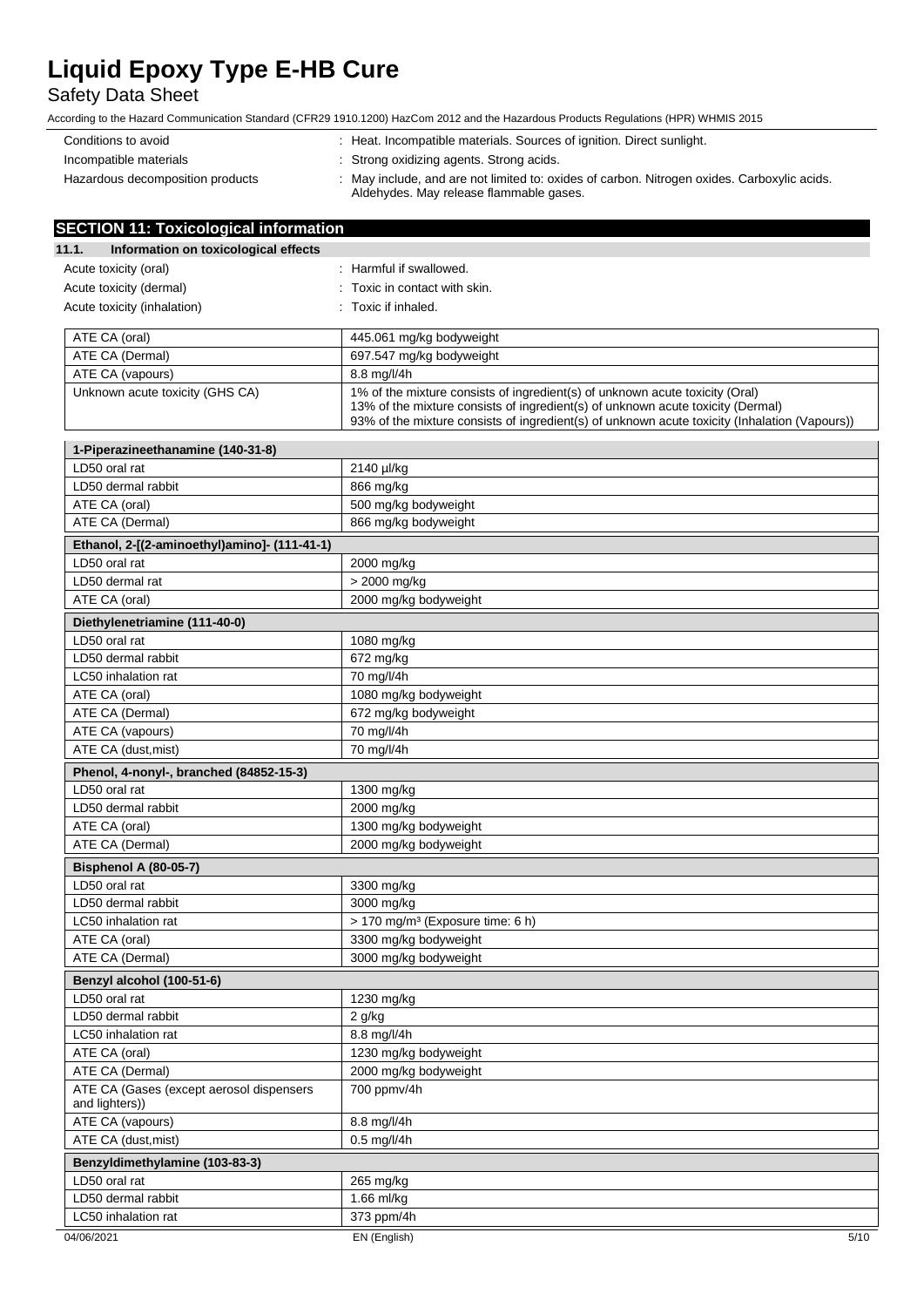## Safety Data Sheet

| Benzyldimethylamine (103-83-3)                                         |                                                                                                                                                                                                                                              |
|------------------------------------------------------------------------|----------------------------------------------------------------------------------------------------------------------------------------------------------------------------------------------------------------------------------------------|
| ATE CA (oral)                                                          | 265 mg/kg bodyweight                                                                                                                                                                                                                         |
| ATE CA (Dermal)                                                        | 1660 mg/kg bodyweight                                                                                                                                                                                                                        |
| ATE CA (Gases (except aerosol dispensers                               | 373 ppmv/4h                                                                                                                                                                                                                                  |
| and lighters))                                                         |                                                                                                                                                                                                                                              |
| ATE CA (vapours)                                                       | 11 mg/l/4h                                                                                                                                                                                                                                   |
| ATE CA (dust, mist)                                                    | 1.5 mg/l/4h                                                                                                                                                                                                                                  |
| Amines, polyethylenepoly- (68131-73-7)                                 |                                                                                                                                                                                                                                              |
| LD50 oral rat                                                          | 1716 mg/kg                                                                                                                                                                                                                                   |
| LD50 dermal rat                                                        | 1000 - 2000 mg/kg                                                                                                                                                                                                                            |
| LD50 dermal rabbit                                                     | > 2000 mg/kg                                                                                                                                                                                                                                 |
| ATE CA (oral)                                                          | 1716 mg/kg bodyweight                                                                                                                                                                                                                        |
| ATE CA (Dermal)                                                        | 1100 mg/kg bodyweight                                                                                                                                                                                                                        |
| 3,6,9,12-Tetrazaatetradecane-1,14-diamine (4067-16-7)                  |                                                                                                                                                                                                                                              |
| LD50 oral rat                                                          | 1600 mg/kg                                                                                                                                                                                                                                   |
| ATE CA (oral)                                                          | 1600 mg/kg bodyweight                                                                                                                                                                                                                        |
| Tetraethylenepentamine (112-57-2)                                      |                                                                                                                                                                                                                                              |
| LD50 oral rat                                                          | 3990 mg/kg                                                                                                                                                                                                                                   |
| LD50 dermal rabbit                                                     | 660 µl/kg                                                                                                                                                                                                                                    |
| ATE CA (oral)                                                          | 500 mg/kg bodyweight                                                                                                                                                                                                                         |
| ATE CA (Dermal)                                                        | 660 mg/kg bodyweight                                                                                                                                                                                                                         |
|                                                                        |                                                                                                                                                                                                                                              |
| Triethylenetetramine (112-24-3)                                        |                                                                                                                                                                                                                                              |
| LD50 oral rat                                                          | 2500 mg/kg                                                                                                                                                                                                                                   |
| LD50 dermal rabbit                                                     | 550 mg/kg                                                                                                                                                                                                                                    |
| ATE CA (oral)                                                          | 2500 mg/kg bodyweight                                                                                                                                                                                                                        |
| ATE CA (Dermal)                                                        | 550 mg/kg bodyweight                                                                                                                                                                                                                         |
| N-[3-(Trimethoxysilyl)propyl]-1,2-ethanediamine (1760-24-3)            |                                                                                                                                                                                                                                              |
| LD50 oral rat                                                          | 2413 mg/kg                                                                                                                                                                                                                                   |
| LD50 dermal rabbit                                                     | > 2009 mg/kg                                                                                                                                                                                                                                 |
| ATE CA (oral)                                                          | 2413 mg/kg bodyweight                                                                                                                                                                                                                        |
| Propylene glycol diamine, 2-amino-, diether with Propylene (9046-10-0) |                                                                                                                                                                                                                                              |
| LD50 oral rat                                                          | 242 mg/kg                                                                                                                                                                                                                                    |
| LD50 dermal rat                                                        | 2980 mg/kg                                                                                                                                                                                                                                   |
| LD50 dermal rabbit                                                     | 2980 mg/kg                                                                                                                                                                                                                                   |
| ATE CA (oral)                                                          | 242 mg/kg bodyweight                                                                                                                                                                                                                         |
| ATE CA (Dermal)                                                        | 2980 mg/kg bodyweight                                                                                                                                                                                                                        |
| Skin corrosion/irritation                                              | : Causes severe skin burns.                                                                                                                                                                                                                  |
|                                                                        | pH: alkaline                                                                                                                                                                                                                                 |
| Serious eye damage/irritation                                          | Causes serious eye damage.                                                                                                                                                                                                                   |
|                                                                        | pH: alkaline                                                                                                                                                                                                                                 |
| Respiratory or skin sensitization                                      | May cause an allergic skin reaction.                                                                                                                                                                                                         |
| Germ cell mutagenicity                                                 | Not applicable.                                                                                                                                                                                                                              |
| Carcinogenicity                                                        | Not applicable.                                                                                                                                                                                                                              |
|                                                                        |                                                                                                                                                                                                                                              |
| Reproductive toxicity                                                  | May damage fertility or the unborn child.                                                                                                                                                                                                    |
| Phenol, 4-nonyl-, branched (84852-15-3)                                |                                                                                                                                                                                                                                              |
| NOAEL (animal/female, F0/P)                                            | 15 mg/kg bodyweight Animal: rat, Animal sex: female, Guideline: OECD Guideline 416 (Two-<br>Generation Reproduction Toxicity Study), Remarks on results: other: Generation: All<br>generations tested: F0, F1, F2, F3 (migrated information) |
| NOAEL (animal/male, F1)                                                | 15 mg/kg bodyweight Animal: rat, Animal sex: male, Guideline: other:EPA OPPTS 837.3800<br>(US EPA OPPTS 1998)                                                                                                                                |

| STOT-single exposure                         | : May cause respiratory irritation. |
|----------------------------------------------|-------------------------------------|
| Ethanol, 2-[(2-aminoethyl)amino]- (111-41-1) |                                     |
| STOT-single exposure                         | May cause respiratory irritation.   |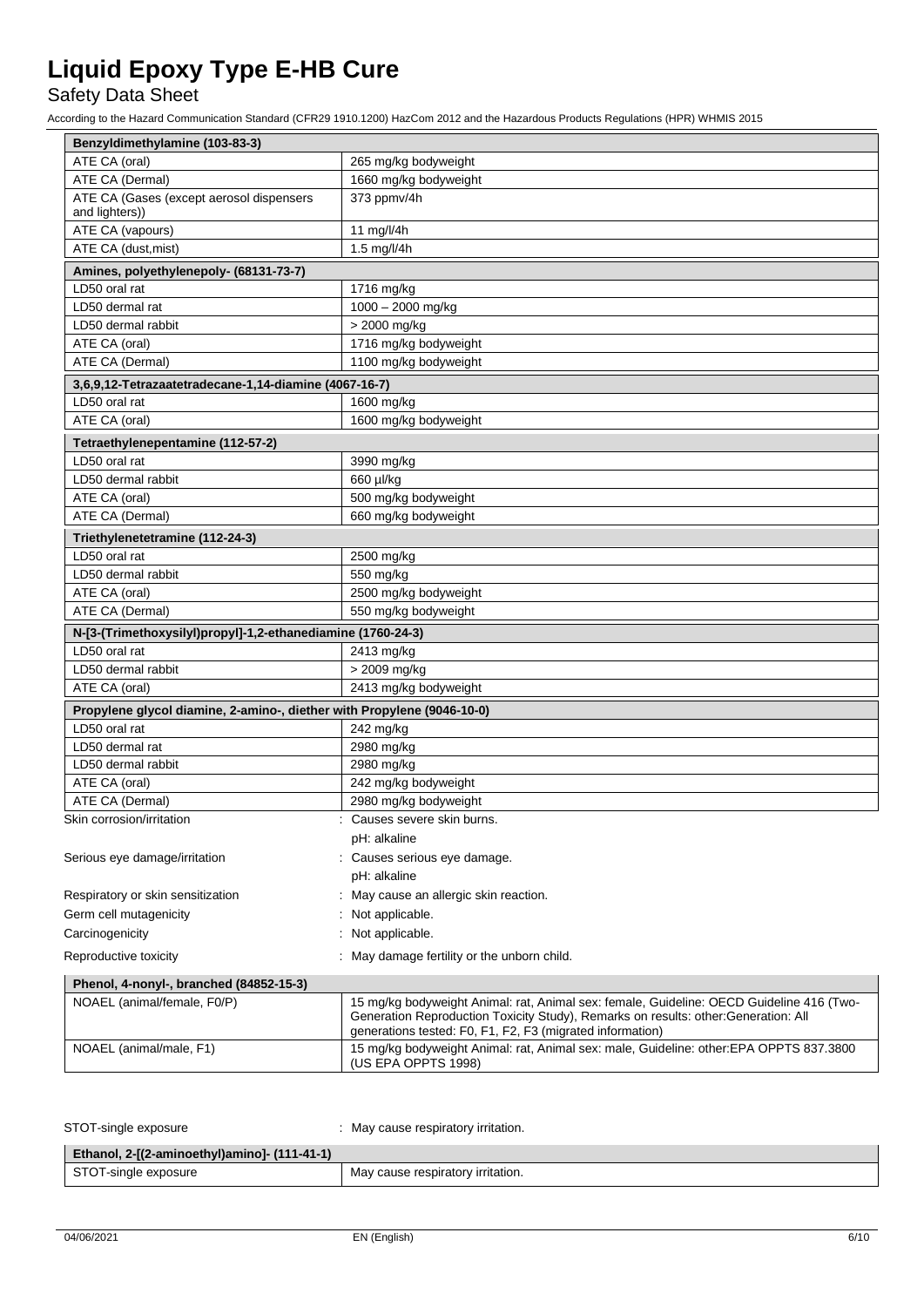## Safety Data Sheet

| <b>Bisphenol A (80-05-7)</b>                                |                                                                                                                                                                                               |  |
|-------------------------------------------------------------|-----------------------------------------------------------------------------------------------------------------------------------------------------------------------------------------------|--|
| STOT-single exposure                                        | May cause respiratory irritation.                                                                                                                                                             |  |
| STOT-repeated exposure                                      | : May cause damage to organs through prolonged or repeated exposure.                                                                                                                          |  |
|                                                             |                                                                                                                                                                                               |  |
| Phenol, 4-nonyl-, branched (84852-15-3)                     |                                                                                                                                                                                               |  |
| LOAEL (oral, rat, 90 days)                                  | 400 mg/kg bodyweight Animal: rat, Guideline: OECD Guideline 407 (Repeated Dose 28-Day<br>Oral Toxicity in Rodents)                                                                            |  |
| NOAEL (oral, rat, 90 days)                                  | 100 mg/kg bodyweight Animal: rat, Animal sex: male, Guideline: OECD Guideline 407<br>(Repeated Dose 28-Day Oral Toxicity in Rodents)                                                          |  |
| STOT-repeated exposure                                      | May cause damage to organs through prolonged or repeated exposure.                                                                                                                            |  |
| <b>Bisphenol A (80-05-7)</b>                                |                                                                                                                                                                                               |  |
| LOAEL (oral, rat, 90 days)                                  | 600 mg/kg bodyweight Animal: rat, Guideline: OECD Guideline 407 (Repeated Dose 28-Day<br>Oral Toxicity in Rodents)                                                                            |  |
| Benzyl alcohol (100-51-6)                                   |                                                                                                                                                                                               |  |
| NOAEL (oral, rat, 90 days)                                  | 400 mg/kg bodyweight Animal: rat, Guideline: other: OECD Guideline 451 (Carcinogenicity<br>Studies)                                                                                           |  |
| N-[3-(Trimethoxysilyl)propyl]-1,2-ethanediamine (1760-24-3) |                                                                                                                                                                                               |  |
| STOT-repeated exposure                                      | May cause damage to organs through prolonged or repeated exposure.                                                                                                                            |  |
| Aspiration hazard                                           | : Not applicable.                                                                                                                                                                             |  |
| <b>HBE-95 SG Cure</b>                                       |                                                                                                                                                                                               |  |
| Viscosity, kinematic (calculated value) (40 °C)             | $> 2200$ cP                                                                                                                                                                                   |  |
| Symptoms/effects after inhalation                           | : Toxic if inhaled. Causes burns to the respiratory system. Causes severe damage to the<br>respiratory tract.                                                                                 |  |
| Symptoms/effects after skin contact                         | : Toxic in contact with skin. Causes severe skin burns. Symptoms may include redness, edema,<br>drying, defatting and cracking of the skin. May cause an allergic skin reaction.              |  |
| Symptoms/effects after eye contact                          | : Causes serious eye damage. Symptoms may include discomfort or pain, excess blinking and<br>tear production, with marked redness and swelling of the conjunctiva. May cause burns.           |  |
| Symptoms/effects after ingestion                            | Harmful if swallowed. May cause burns or irritation of the linings of the mouth, throat, and<br>gastrointestinal tract. May cause gastrointestinal irritation, nausea, vomiting and diarrhea. |  |
| Chronic symptoms                                            | : May cause damage to organs through prolonged or repeated exposure. May cause damage to<br>fertility or the unborn child.                                                                    |  |
| Other information                                           | : Likely routes of exposure: ingestion, inhalation, skin and eye.                                                                                                                             |  |
| <b>SECTION 12: Ecological information</b>                   |                                                                                                                                                                                               |  |
| 12.1.<br><b>Toxicity</b>                                    |                                                                                                                                                                                               |  |
| Ecology - general                                           | : May cause long-term adverse effects in the aquatic environment.                                                                                                                             |  |
| 1-Piperazineethanamine (140-31-8)                           |                                                                                                                                                                                               |  |
| LC50 - Fish [1]                                             | 1950 - 2460 mg/l (Exposure time: 96 h - Species: Pimephales promelas [flow-through])                                                                                                          |  |
| LC50 - Fish [2]                                             | > 1000 mg/l (Exposure time: 96 h - Species: Poecilia reticulata [semi-static])                                                                                                                |  |
| EC50 - Crustacea [1]                                        | 32 mg/l (Exposure time: 48 h - Species: Daphnia magna)                                                                                                                                        |  |
| EC50 72h - Algae [1]                                        | 495 mg/l (Species: Pseudokirchneriella subcapitata)                                                                                                                                           |  |
| Ethanol, 2-[(2-aminoethyl)amino]- (111-41-1)                |                                                                                                                                                                                               |  |
| LC50 - Fish [1]                                             | 728 mg/l (Exposure time: 96 h - Species: Pimephales promelas)                                                                                                                                 |  |
| EC50 - Crustacea [1]                                        | 22 mg/l (Exposure time: 48 h - Species: Daphnia magna)                                                                                                                                        |  |
| EC50 72h - Algae [1]                                        | 210 mg/l (Species: Desmodesmus subspicatus)                                                                                                                                                   |  |
| Diethylenetriamine (111-40-0)                               |                                                                                                                                                                                               |  |
| LC50 - Fish [1]                                             | 248 mg/l (Exposure time: 96 h - Species: Poecilia reticulata [static])                                                                                                                        |  |
| LC50 - Fish [2]                                             | 1014 mg/l (Exposure time: 96 h - Species: Poecilia reticulata [semi-static])                                                                                                                  |  |
| EC50 - Crustacea [1]                                        | 16 mg/l (Exposure time: 48 h - Species: Daphnia magna)                                                                                                                                        |  |
| EC50 72h - Algae [1]                                        | 1164 mg/l (Species: Pseudokirchneriella subcapitata)                                                                                                                                          |  |
| EC50 96h - Algae [1]                                        | 345.6 mg/l (Species: Pseudokirchneriella subcapitata)                                                                                                                                         |  |
| EC50 96h - Algae [2]                                        | 592 mg/l (Species: Desmodesmus subspicatus)                                                                                                                                                   |  |
| Phenol, 4-nonyl-, branched (84852-15-3)                     |                                                                                                                                                                                               |  |
| LC50 - Fish [1]                                             | 0.135 mg/l (Exposure time: 96 h - Species: Pimephales promelas [flow-through])                                                                                                                |  |
| LC50 - Fish [2]                                             | 0.1351 mg/l (Exposure time: 96 h - Species: Lepomis macrochirus [flow-through])                                                                                                               |  |
| EC50 - Crustacea [1]                                        | 0.14 mg/l (Exposure time: 48 h - Species: Daphnia magna)                                                                                                                                      |  |
| EC50 72h - Algae [1]                                        | 0.16 - 0.72 mg/l (Species: Pseudokirchneriella subcapitata [static])                                                                                                                          |  |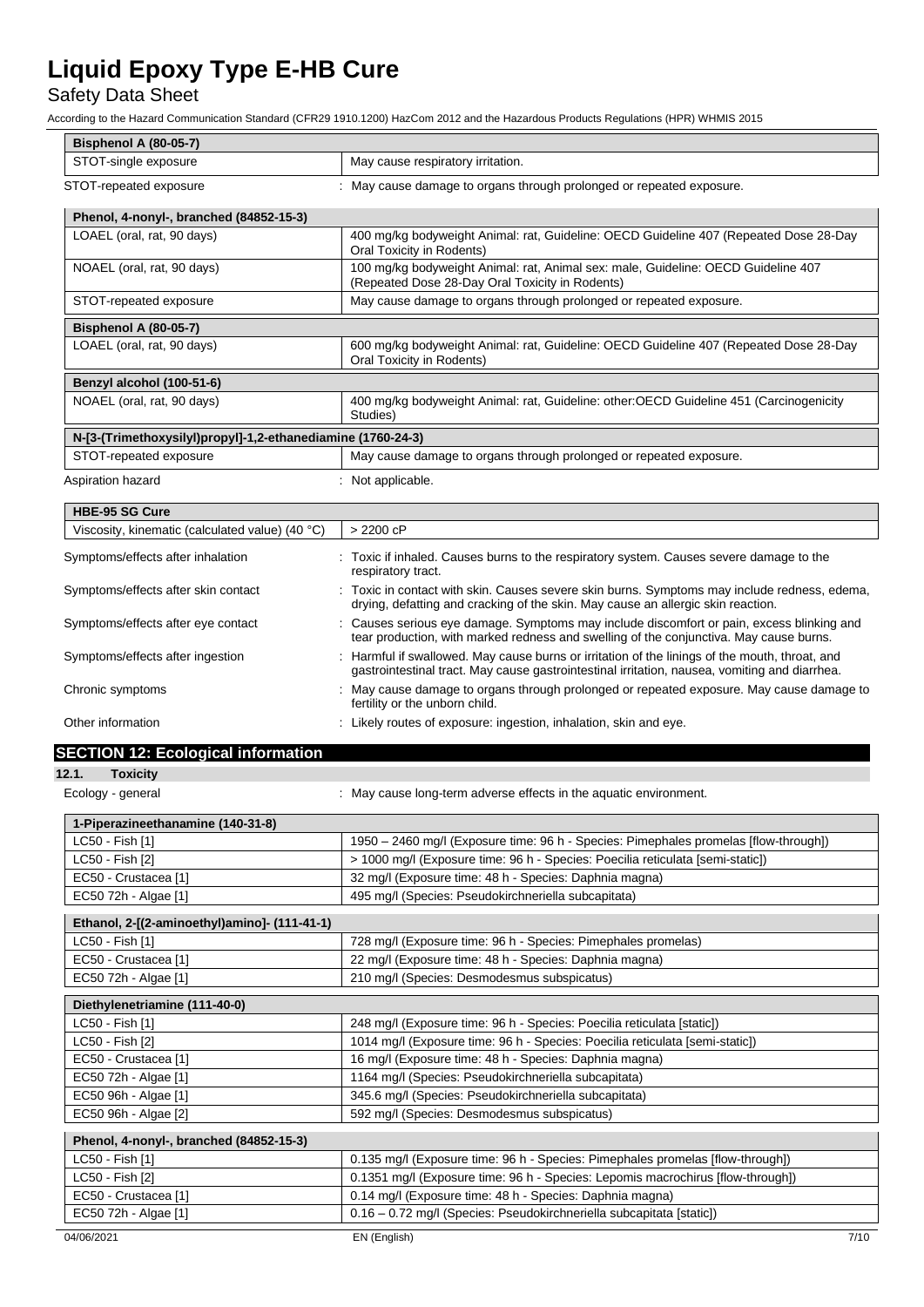## Safety Data Sheet

| Phenol, 4-nonyl-, branched (84852-15-3)      |                                                                                                                                             |
|----------------------------------------------|---------------------------------------------------------------------------------------------------------------------------------------------|
| EC50 72h - Algae [2]                         | 1.3 mg/l (Species: Desmodesmus subspicatus)                                                                                                 |
| EC50 96h - Algae [1]                         | 0.36 - 0.48 mg/l (Species: Pseudokirchneriella subcapitata [static])                                                                        |
| NOEC chronic fish                            | 0.006 mg/l Test organisms (species): Oncorhynchus mykiss (previous name: Salmo gairdneri)<br>Duration: '91 d'                               |
| <b>Bisphenol A (80-05-7)</b>                 |                                                                                                                                             |
| LC50 - Fish [1]                              | 3.6 - 5.4 mg/l (Exposure time: 96 h - Species: Pimephales promelas [flow-through])                                                          |
| LC50 - Fish [2]                              | 4 - 5.5 mg/l (Exposure time: 96 h - Species: Pimephales promelas [static])                                                                  |
| EC50 - Crustacea [1]                         | 10.2 mg/l (Exposure time: 48 h - Species: Daphnia magna)                                                                                    |
| EC50 - Crustacea [2]                         | 3.9 mg/l (Exposure time: 48 h - Species: Daphnia magna)                                                                                     |
| EC50 96h - Algae [1]                         | 2.5 mg/l (Species: Pseudokirchneriella subcapitata)                                                                                         |
| EC50 96h - Algae [2]                         | 1.4 mg/l Test organisms (species): Skeletonema costatum                                                                                     |
| LOEC (chronic)                               | 3.6 mg/l Test organisms (species): other: Rotifer (Brachionus calyciflorus) Duration: '48 h'                                                |
| Benzyl alcohol (100-51-6)                    |                                                                                                                                             |
| LC50 - Fish [1]                              | 460 mg/l (Exposure time: 96 h - Species: Pimephales promelas [static])                                                                      |
| LC50 - Fish [2]                              | 10 mg/l (Exposure time: 96 h - Species: Lepomis macrochirus [static])                                                                       |
| EC50 - Crustacea [1]                         | 23 mg/l (Exposure time: 48 h - Species: water flea)                                                                                         |
| EC50 72h - Algae [1]                         | 770 mg/l Test organisms (species): Pseudokirchneriella subcapitata (previous names:<br>Raphidocelis subcapitata, Selenastrum capricornutum) |
| EC50 72h - Algae [2]                         | 500 mg/l Test organisms (species): Pseudokirchneriella subcapitata (previous names:<br>Raphidocelis subcapitata, Selenastrum capricornutum) |
| NOEC (chronic)                               | 51 mg/l Test organisms (species): Daphnia magna Duration: '21 d'                                                                            |
| Benzyldimethylamine (103-83-3)               |                                                                                                                                             |
| LC50 - Fish [1]                              | 35.8 - 39.9 mg/l (Exposure time: 96 h - Species: Pimephales promelas [flow-through])                                                        |
| Amines, polyethylenepoly- (68131-73-7)       |                                                                                                                                             |
| LC50 - Fish [1]                              | 100 mg/l (Exposure time: 96 h - Species: Poecilia reticulata [semi-static])                                                                 |
| Tetraethylenepentamine (112-57-2)            |                                                                                                                                             |
| LC50 - Fish [1]                              | 420 mg/l (Exposure time: 96 h - Species: Poecilia reticulata [static])                                                                      |
| EC50 - Crustacea [1]                         | 24.1 mg/l (Exposure time: 48 h - Species: Daphnia magna)                                                                                    |
| EC50 72h - Algae [1]                         | 2.1 mg/l (Species: Pseudokirchneriella subcapitata)                                                                                         |
| Triethylenetetramine (112-24-3)              |                                                                                                                                             |
| LC50 - Fish [1]                              | 570 mg/l (Exposure time: 96 h - Species: Poecilia reticulata [semi-static])                                                                 |
| LC50 - Fish [2]                              | 495 mg/l (Exposure time: 96 h - Species: Pimephales promelas)                                                                               |
| EC50 - Crustacea [1]                         | 31.1 mg/l (Exposure time: 48 h - Species: Daphnia magna)                                                                                    |
| EC50 72h - Algae [1]                         | 2.5 mg/l (Species: Desmodesmus subspicatus)                                                                                                 |
| EC50 72h - Algae [2]                         | 20 mg/l (Species: Pseudokirchneriella subcapitata)                                                                                          |
| EC50 96h - Algae [1]                         | 3.7 mg/l (Species: Pseudokirchneriella subcapitata)                                                                                         |
| Persistence and degradability<br>12.2.       |                                                                                                                                             |
| HBE-95 SG Cure                               |                                                                                                                                             |
| Persistence and degradability                | Not established.                                                                                                                            |
| 12.3.<br><b>Bioaccumulative potential</b>    |                                                                                                                                             |
| <b>HBE-95 SG Cure</b>                        |                                                                                                                                             |
| Bioaccumulative potential                    | Not established.                                                                                                                            |
| 1-Piperazineethanamine (140-31-8)            |                                                                                                                                             |
| BCF - Fish [1]                               | (no bioaccumulation expected)                                                                                                               |
| Partition coefficient n-octanol/water        | $-1.48$                                                                                                                                     |
| Ethanol, 2-[(2-aminoethyl)amino]- (111-41-1) |                                                                                                                                             |
| BCF - Fish [1]                               | $0.2 - 3.7$                                                                                                                                 |
| Partition coefficient n-octanol/water        | $-1.46$                                                                                                                                     |
| Diethylenetriamine (111-40-0)                |                                                                                                                                             |
| BCF - Fish [1]                               | $0.3 - 1.7$                                                                                                                                 |
| Partition coefficient n-octanol/water        | $-1.3$                                                                                                                                      |
| Phenol, 4-nonyl-, branched (84852-15-3)      |                                                                                                                                             |
| BCF - Fish [1]                               | 271                                                                                                                                         |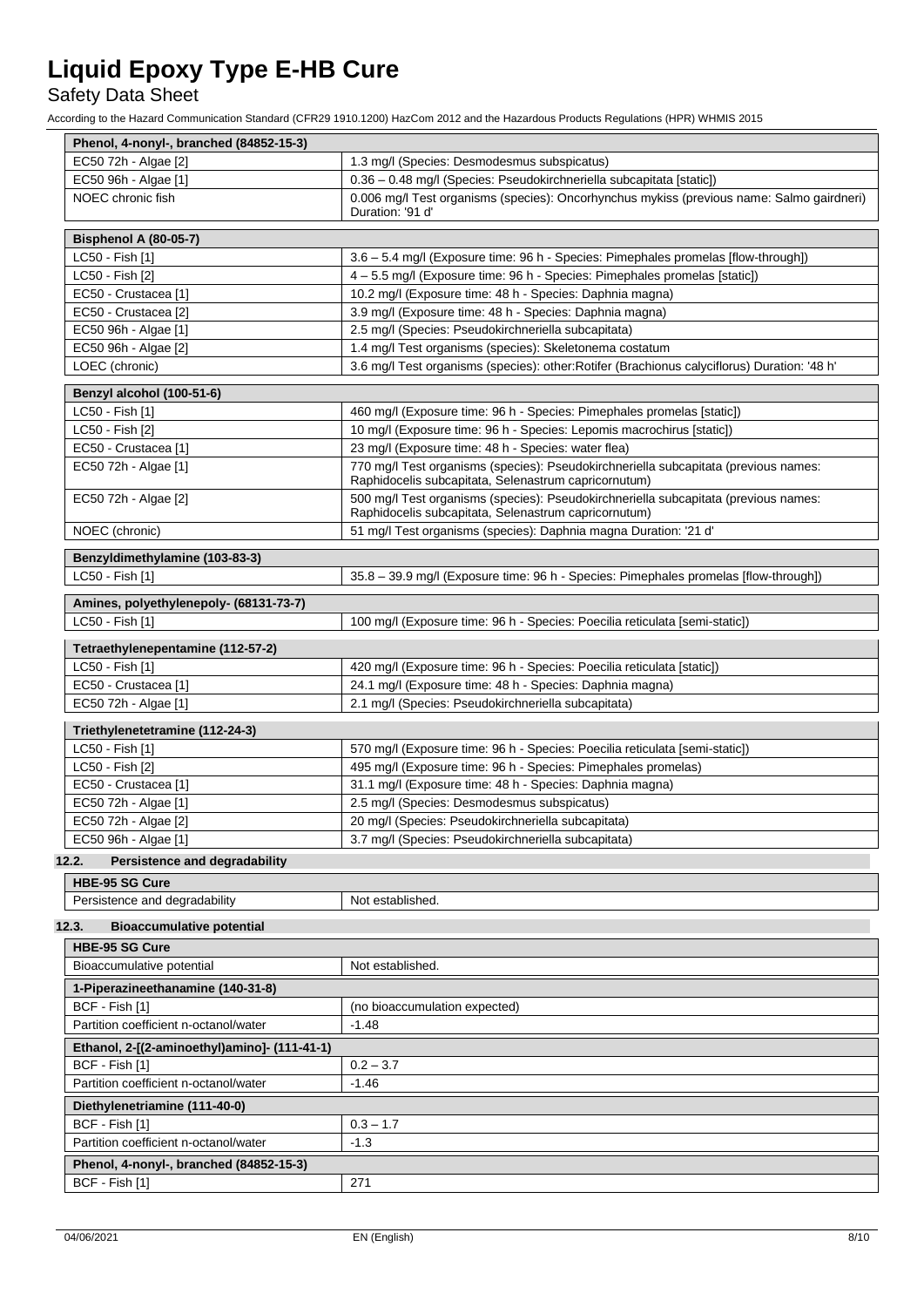## Safety Data Sheet

According to the Hazard Communication Standard (CFR29 1910.1200) HazCom 2012 and the Hazardous Products Regulations (HPR) WHMIS 2015

| <b>Bisphenol A (80-05-7)</b>          |                               |
|---------------------------------------|-------------------------------|
| BCF - Fish [1]                        | $5.1 - 13.8$                  |
| Partition coefficient n-octanol/water | 2.2                           |
| Benzyl alcohol (100-51-6)             |                               |
| Partition coefficient n-octanol/water | 1.1                           |
| Tetraethylenepentamine (112-57-2)     |                               |
| BCF - Fish [1]                        | (no bioaccumulation expected) |
| Partition coefficient n-octanol/water | < 1                           |
| Triethylenetetramine (112-24-3)       |                               |
| BCF - Fish [1]                        | (no bioaccumulation expected) |
| Partition coefficient n-octanol/water | $-1.4$                        |

### **12.4. Mobility in soil**

| 1-Piperazineethanamine (140-31-8)                       |         |
|---------------------------------------------------------|---------|
| Partition coefficient n-octanol/water                   | $-1.48$ |
| Ethanol, 2-[(2-aminoethyl)amino]- (111-41-1)            |         |
| Partition coefficient n-octanol/water                   | $-1.46$ |
| Diethylenetriamine (111-40-0)                           |         |
| Partition coefficient n-octanol/water                   | $-1.3$  |
| <b>Bisphenol A (80-05-7)</b>                            |         |
| Partition coefficient n-octanol/water                   | 2.2     |
| Benzyl alcohol (100-51-6)                               |         |
| Partition coefficient n-octanol/water                   | 1.1     |
| Tetraethylenepentamine (112-57-2)                       |         |
| Partition coefficient n-octanol/water                   | < 1     |
| Triethylenetetramine (112-24-3)                         |         |
| Partition coefficient n-octanol/water                   | $-1.4$  |
| $A$ the second contract of $B$ such as<br>$\sim$ $\sim$ |         |

#### **12.5. Other adverse effects**

| Ozone | : Not applicable. |
|-------|-------------------|
|       |                   |

- Other information **contact and the COV** other effects known.
- 

## **SECTION 13: Disposal considerations 13.1. Disposal methods** Product/Packaging disposal recommendations : Dispose of contents/container to hazardous or special waste collection point, in accordance with local, regional, national and/or international regulation. The generation of waste should be avoided or minimized wherever possible.

Additional information **interest in the containers** : Handle empty containers with care because residual vapours are flammable.

## **SECTION 14: Transport information**

| 14.1. UN number                                                                                                              |                                                                                                                                                                                                                                                                  |
|------------------------------------------------------------------------------------------------------------------------------|------------------------------------------------------------------------------------------------------------------------------------------------------------------------------------------------------------------------------------------------------------------|
| UN-No.(DOT/TDG)<br>UN-No. (IMDG)<br>UN-No. (IATA)                                                                            | : UN2735<br>: 2735<br>: 2735                                                                                                                                                                                                                                     |
| 14.2. UN proper shipping name                                                                                                |                                                                                                                                                                                                                                                                  |
| Proper Shipping Name (DOT/TDG)<br>Proper Shipping Name (IMDG)<br>Proper Shipping Name (IATA)                                 | : Polyamines, liquid, corrosive, n.o.s. (1-Piperazineethanamine; Benzyldimethylamine)<br>: AMINES, LIQUID, CORROSIVE, N.O.S. (1-Piperazineethanamine; Benzyldimethylamine)<br>: Amines, liquid, corrosive, n.o.s. (1-Piperazineethanamine ; Benzyldimethylamine) |
| 14.3. Transport hazard class(es)                                                                                             |                                                                                                                                                                                                                                                                  |
| Department of Transportation (DOT) and Transportation of Dangerous Goods (TDG)<br>Class (DOT/TDG)<br>Hazard labels (DOT/TDG) | : 8                                                                                                                                                                                                                                                              |